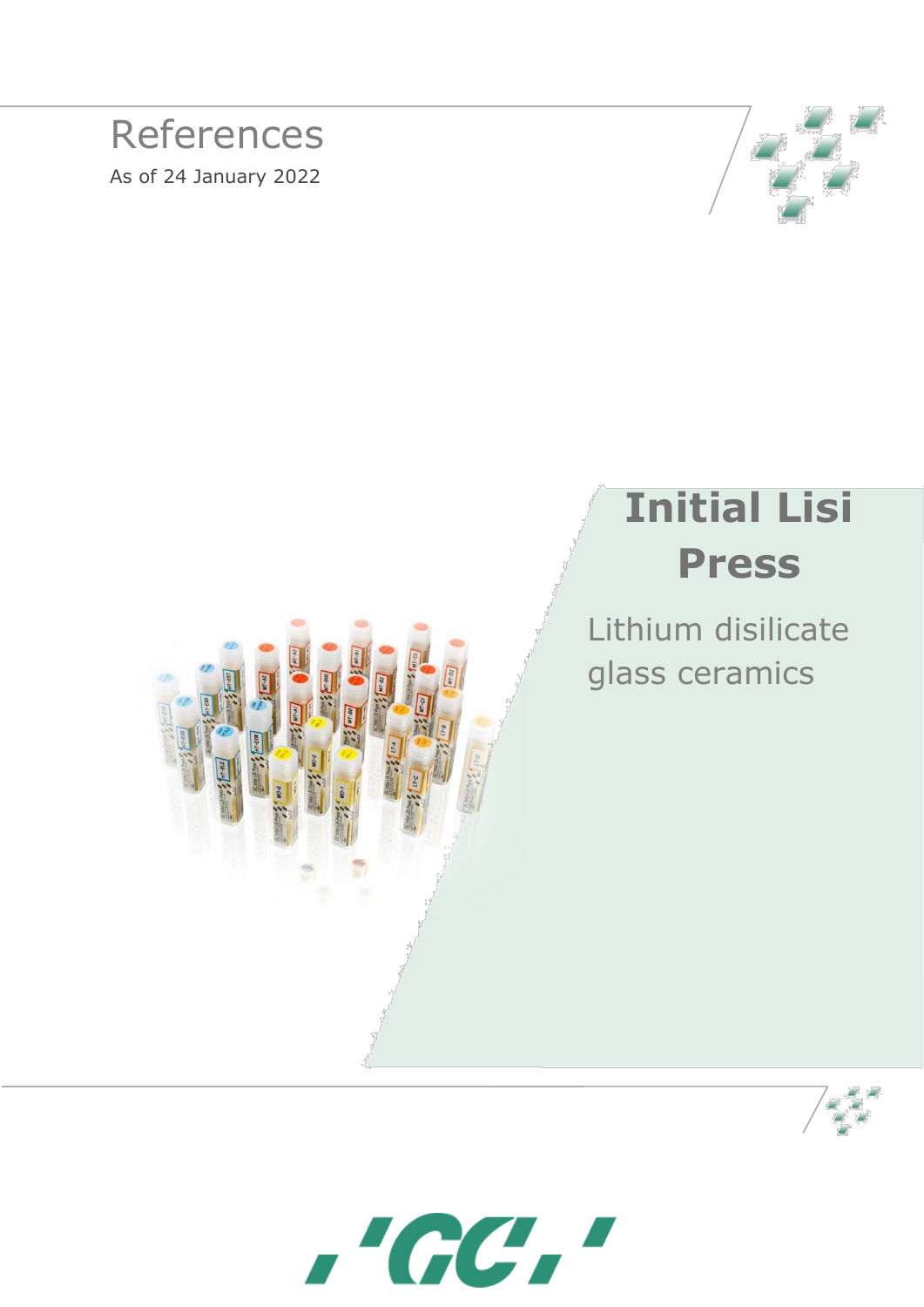# Peer-reviewed articles

#### About Initial™ LiSi Press

- 1. Miyake, T., G. Mashio, D. Mori, T. Fujimoto, M. Yoshinaga, H. Yokohara, T. Hoshino, T. Miyake, T. Sato, and T. Kumagai. "Evaluation of Optical and Physical Properties for Initial LiSi Press." *Dental Materials* 32 (January 1, 2016): e21
- 2. Carrabba, M., Y. Nagasawa, J. Julosky, and M. Ferrari. "Flexural Strength of CAD/CAM and Pressed Novel Lithium Disilicate." *Dental Materials* 33 (January 1, 2017): e16–17
- 3. Kameyama, Yuka, Yuuki Wada, Tomoyasu Midono, Kaori Miyake, Karl-Heinz Kunzelmann, and Tomotaro Nihei. "Evaluation and Comparison of the Characteristics of Three Pressable Lithium Disilicate Glass Ceramic Materials." 07 (2017): 6
- 4. Ferrari M, Koken S, Grandini S, Ferrari Cagidiaco E, Joda T, Discepoli N. "Influence of Cervical Margin Relocation (CMR) on Periodontal Health: 12-Month Results of a Controlled Trial." *Journal of Dentistry* 69 (February 1, 2018): 70–76
- 5. [M.Ferrari, E.Ferrari Cagidiaco, C.Goracci,](https://www.sciencedirect.com/science/article/pii/S0300571219300077#!) [R.Sorrentino,](file://///gcint.corp/Data/Data%20GCE-HQ/Marketing/PM%20-%20Professional%20Services/Scientific%20Affairs/Literature/Literature%20references/Laboratory/Initial%20LiSiPress%20(checked%20but%20not%20complete)/R.Sorrentino,%20) [F.Zarone,](file://///gcint.corp/Data/Data%20GCE-HQ/Marketing/PM%20-%20Professional%20Services/Scientific%20Affairs/Literature/Literature%20references/Laboratory/Initial%20LiSiPress%20(checked%20but%20not%20complete)/F.Zarone,%20) [S.Grandini,](https://www.sciencedirect.com/science/article/pii/S0300571219300077#!) T. Joda. Posterior partial crowns out of lithium disilicate (LS2) with or without posts: A randomized controlled prospective clinical trial with a 3-year follow up. <https://doi.org/10.1016/j.jdent.2019.01.004>
- 6. L. Hallmann, P. Ulmer, M.-D. Gerngross, J. Jetter, M. Mintrone, F. Lehmann, M. Kern. "Properties of hot-pressed lithium silicate glass-ceramics". <https://doi.org/10.1016/j.dental.2019.02.027>
- 7. E. Ferrari Cagidiaco, R. Sorrentino, D. Pontoriero, M. Ferrari. A randomized controlled clinical trial of two types of lithium disilicate partial crowns. American Journal of Dentistry, Vol. 33, No 6, December 2020
- 8. B.Stawarczyk, L. Dinse, M. Eichberger, R. Jungbauer, A. Liebermann.Flexural strength, fracture toughness, three-bodywear, and Martens parameters of pressable lithium-X-silicate ceramics. *Article in Press. Dental Materials XXX (2020)*
- 9. Ferrari Cagidiaco E, Keeling A, Ferrari M. A randomized controlled clinical trial on press and block lithium disilicate partial crowns: a pilot study. J Osseointegr 2020;12(3):215-221
- 10.Al-Thobity, A.M., Alsalman A. Flexural properties of three lithium disilicate materials: An in vitro evaluation. Saudi Dental Journal (2020), <https://doi.org/10.1016/j.sdentj.2020.07.004>
- 11.Amal Abdallah A. Abo-Elmagd, Ebtehal Mohammed, "Effect of Ultrasonic Scaling on Debonding of Lithium Disilicate Glass Ceramic Laminate Veneer Restorations Cemented to Tooth Structures: in Vitro Study." *International Journal of Dental Sciences and Research*, vol. 7, no. 2 (2019): 49-53. doi: 10.12691/ijdsr-7-2-5
- 12.Abo-elmagd, Amal Abdallah A. 2020. "Discrepancy of Vertical Marginal Fit of the Cemented Anterior Ceramic Restorations after Periodic Scaling." International Archives of Integrated Medicine 7 (1): 13–19.
- 13.Abujalala, Mohammed, and A. Nehir Özden. 2020. "Effects of Polishing versus Glazing on Dental Ceramic Wear: A Comparative In Vitro Study." Journal of Medical Imaging and Health Informatics 11 (1): 73–79. https://doi.org/10.1166/jmihi.2021.3271.

About Lithium Disilicate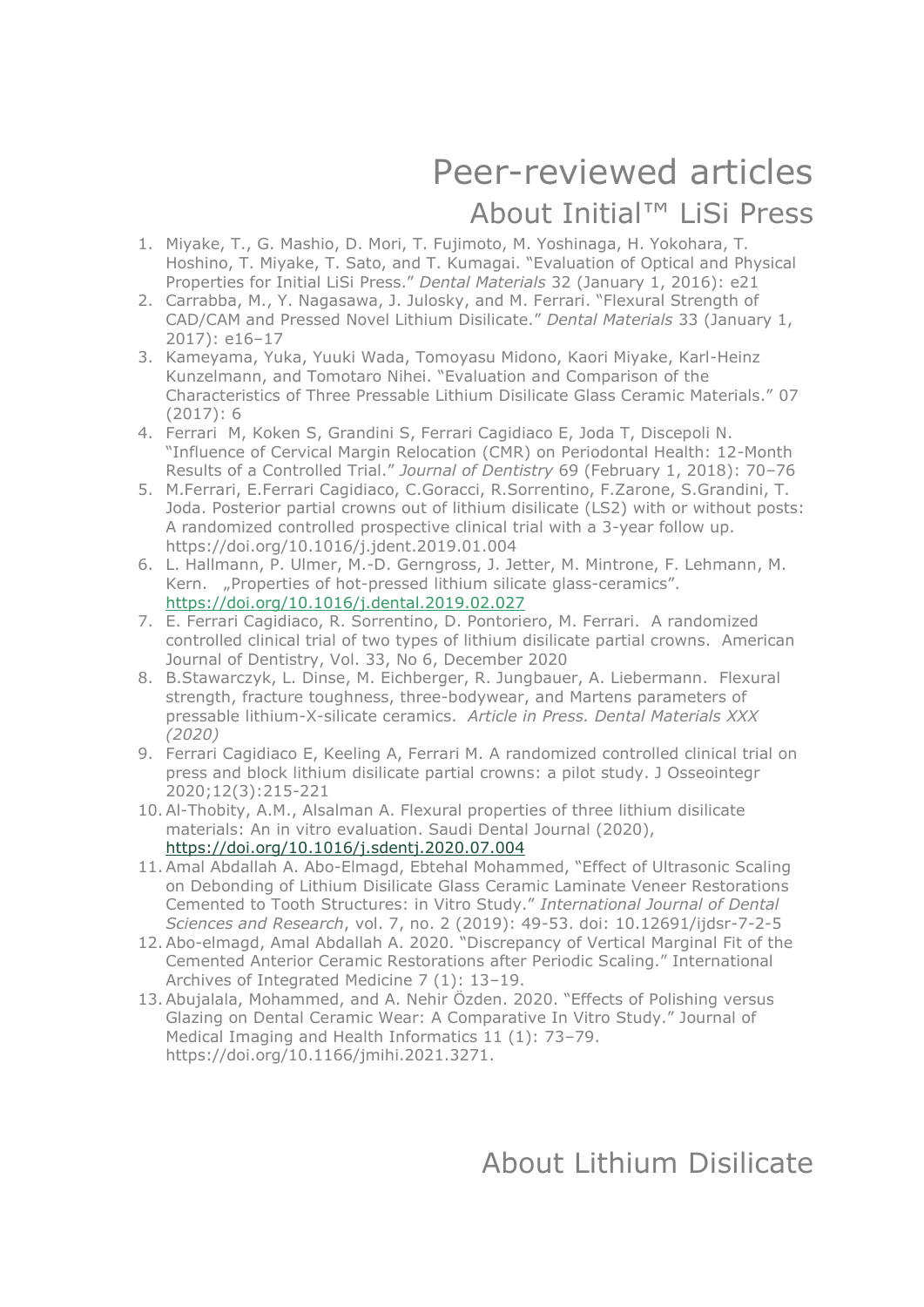- 1. Hallmann L, Ulmer P, Kern M. Effect of microstructure on the mechanical properties of lithium disilicate glass-ceramics. J Mech Behav Biomed Mater. Elsevier; 2018 Jun 1;82:355–70
- 2. Monmaturapoj N, Lawita P, Thepsuwan W. Characterisation and Properties of Lithium Disilicate Glass Ceramics in the SiO2-Li2O-K2O-Al2O3 System for Dental Applications. Adv Mater Sci Eng. Hindawi; 2013 Aug 7 ;2013:1–11
- 3. Marco Ferrari, Edoardo Ferrari Cagidiaco, Cecilia Goracci, Michele Carrabba, Tim Joda, Roberto Sorrentino, Fernando Zarone SG. A RCT on posterior teeth restored by disilicate partial crowns with or without posts: A three years clinical service. Abstracts of poster presentations XXXVII International AIOP Congress Bologna, 15, 16, 17 November 2018. p. 150–151
- 4. Cagidiaco et al. A pilot trial on lithium disilicate partial crowns using a novel prosthodontic functional index for teeth (FIT). BMC Oral Health (2019) 19:276 https://doi.org/10.1186/s12903-019-0957-4

### Abstracts and Presentations

- 1. Fujimoto, Tatsuya. "Wear Resistance of Pressable Lithium Silicate Glass Ceramics." Poster presented at the 2017 IADR/AADR/CADR General Session (San Francisco, California), San Francisco, California, 2017
- 2. Hayashi Kenichiro. Bond Strengths of Cements to a New Pressable Ceramics. Poster presented at the 2017 IADR/AADR/CADR General Session (San Francisco, California), San Francisco, California, 2017. Abstract 2550
- 3. Hoshino, Tomohiro. "Characterization of Lithium-Disilicate Glass Ceramic CAD/CAM Blocks." Poster presented at the 2016 AADR/CADR Annual Meeting (Los Angeles, California), Los Angeles, California, 2016
- 4. Mashio, Go. "Physical Properties of New High-Strength Lithium-Disilicate Press Ceramics." Poster presented at the 2016 AADR/CADR Annual Meeting (Los Angeles, California), Los Angeles, California, 2016
- 5. Matsumura, Mayuko. "Flexural Strength of New Pressable Lithium Disilicate Glass Ceramics." Poster presented at the 2017 IADR/AADR/CADR General Session (San Francisco, California), San Francisco, California, 2017
- 6. Mori, Daizaburo. "Evaluation of Surface Roughness of Two Press Ceramic Systems." Poster presented at the 2017 IADR/AADR/CADR General Session (San Francisco, California), San Francisco, California, 2017
- 7. Naofumi Matsumoto. "Evaluation of Bonding Durability of G-CEM LinkForce to As-Press Surface of Ceramics." presented at the Second Biennial Meeting of the International Academy of Adhesive Dentistry, June 2017
- 8. Sugano, Kiriko. "The Fitness of Crowns Fabricated by New Dental Pressable Ceramics." Poster presented at the 2017 IADR/AADR/CADR General Session (San Francisco, California), San Francisco, California, 2017
- 9. Yokohara, Hayato. "Chemical Durability of Pressable Lithium Silicate Glass Ceramics." Poster presented at the 2016 IADR/APR General Session (Seoul, Korea), Seoul, Korea, 2016
- 10. Ohashi Katsura, Miyake Kaori, Kameyama Yuka, Wada Yuki, Midono Tomoyasu NT. Study on Characteristics of Lithium Disilicate Ceramics. IADR Abstract Archives. Poster presented at the 2017 IADR/AADR/CADR General Session (San Francisco, California), 2017
- 11. T. Fujimoto, D. Mori, G. Mashio, M. Yoshinaga, H. Yokohara, T. Hoshino, T. Miyake, T. Azuma, T. Sato, T. Kumagai "Evaluation of Physical Properties for Lithium Disilicate Glass Ceramics". 2017. Poster presented at The international Conference of Dental Technology 6<sup>th</sup>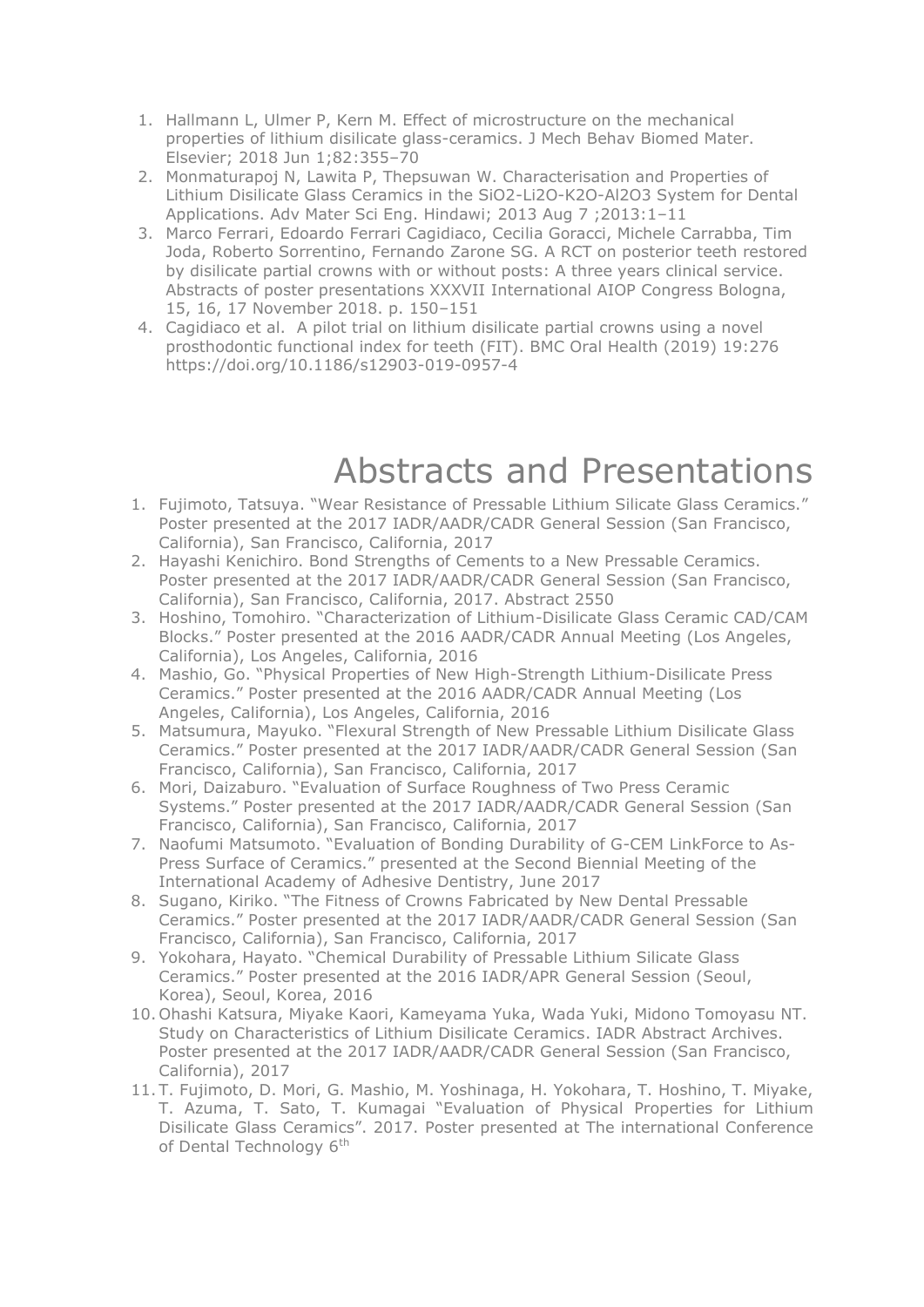- 12.Shikawa Akiko. The Glossiness of Ceramics by Differences Polishing Appliances. 2017. Poster presented at the 2017 IADR/AADR/CADR General Session (San Francisco, California), 2017
- 13. Mori D, Yoshinaga M, Fujimoto T, Mashio G, Yokohara H, Hoshino T, Miyake T, Sato T KT. Evaluation of Newly Developed Investment Material for Press Ceramics. Proceedings of the International Dental Materials (IDMC) Congress 2016. Bali, Indonesia; 2016 p. 50
- 14. T.Miyake TK. Evaluation of Wear Property for Lithium Silicate Glass Ceramics [Internet]. Japan Prosthodontic Society The 126th Academic Conference; 2017 [cited 2018 Dec 20]. Available from: Poster Presented at the 126th Academic Conference of Japan Prosthodontic Society
- 15.Ayaka Sugawara, Shoichi Fukushima TK. Evaluation of Adhesion Performance of Self Adhesive Resin Cement for New Glass Ceramics "Initial LiSi Press". 2016. Poster presented at the 67th Annual Meeting of the Japanese Society of Dental Science and Technology\*
- 16. Hoshika T, Kajihara T, Tatsuyama S, Tokuda M, Nishitani Y. Microtensile bond strengths of new adhesive resin cements on new ceramic block and dentin. In: poster presented at the Japanese Society of Conservative Dentistry. 2016. p. 32\*
- 17. M. Ferrari, A. Fabianelli, A. Casucci MC. RCT on clinical performances of LiSi Press vs e.max: 20-month recall. Abstracts of poster presentations XXXVII International AIOP Congress Bologna, 16, 17 November 2017. p. 343–4
- 18. G. Corsentino, M. Carabba, E. Ferrari Cagidiaco, A. Casucci MF. Post-Operative sensitivity of e.max vs LiSi Press onlays: a 20-month recall. Abstracts of poster presentations XXXVII International AIOP Congress Bologna, 16, 17 November 2017.p. 344–5
- 19. Mechanical Cycling in Ultra-thin Occlusal Restorations By Lithium Disilicate. Chrispim B et al. J Dent Res Vol 99 (Spec Iss A): 1281, https://iadr2020.zerista.com/event/member/677594, 2020
- 20. A Pilot Trial on Lithium Disilicate Onlays Using a FIT. Ferrari E et al. J Dent Res Vol 99 (Spec Iss A): 1884, https://iadr2020.zerista.com/event/member/679423, 2020
- 21. Evaluation of bonding properties of G-CEM LinkForce to ceramic restorations. K. Fujimori, N. Matsumoto, A. Arita, T. Kumagai. P-55
- 22. K. Kato, T. Azuma, T. Miyake, H. Yokohara, S. Akiyama, T. Fujimoto, G. Mashio, T. Sato, T. Kumagai. Stability of pressable lithium silicate glass ceramics against acidic solution.

## Articles and Reports in Dental Magazines

- 1. Toshio, Morimoto. "Key Points to the Successful Laboratory Processing of Press Ceramics." *GC Get Connected*, 9, 2017
- 2. Roozen SM. Initial™ LiSi Press for all ceramic restorations on discoloured preps. GC Get Connected 10. 2018;5–11
- 3. Michael Brüsch. 15 years Initial $TM$ : the birth and evolution of a highly innovative class. GC Get Connected 11. 2018;41–8
- 4. Contrepois M, Bellamy J. Bonded ceramic Restorations: Management of two different substrates. GC Get Connected 11. 2018 ;25–9
- 5. Kahng, Luke. "How to Use GC InitialTM LiSi Press Ceramic for a Single Anterior Crown." *LMTmag*, November 2016 [LMTmag | How to Use GC Initial™ LiSi Press Ceramic for a Single Anterior Crown](https://lmtmag.com/articles/how-to-use-gc-initial-tm-lisi-press-ceramic-for-a-single-anterior-crown)